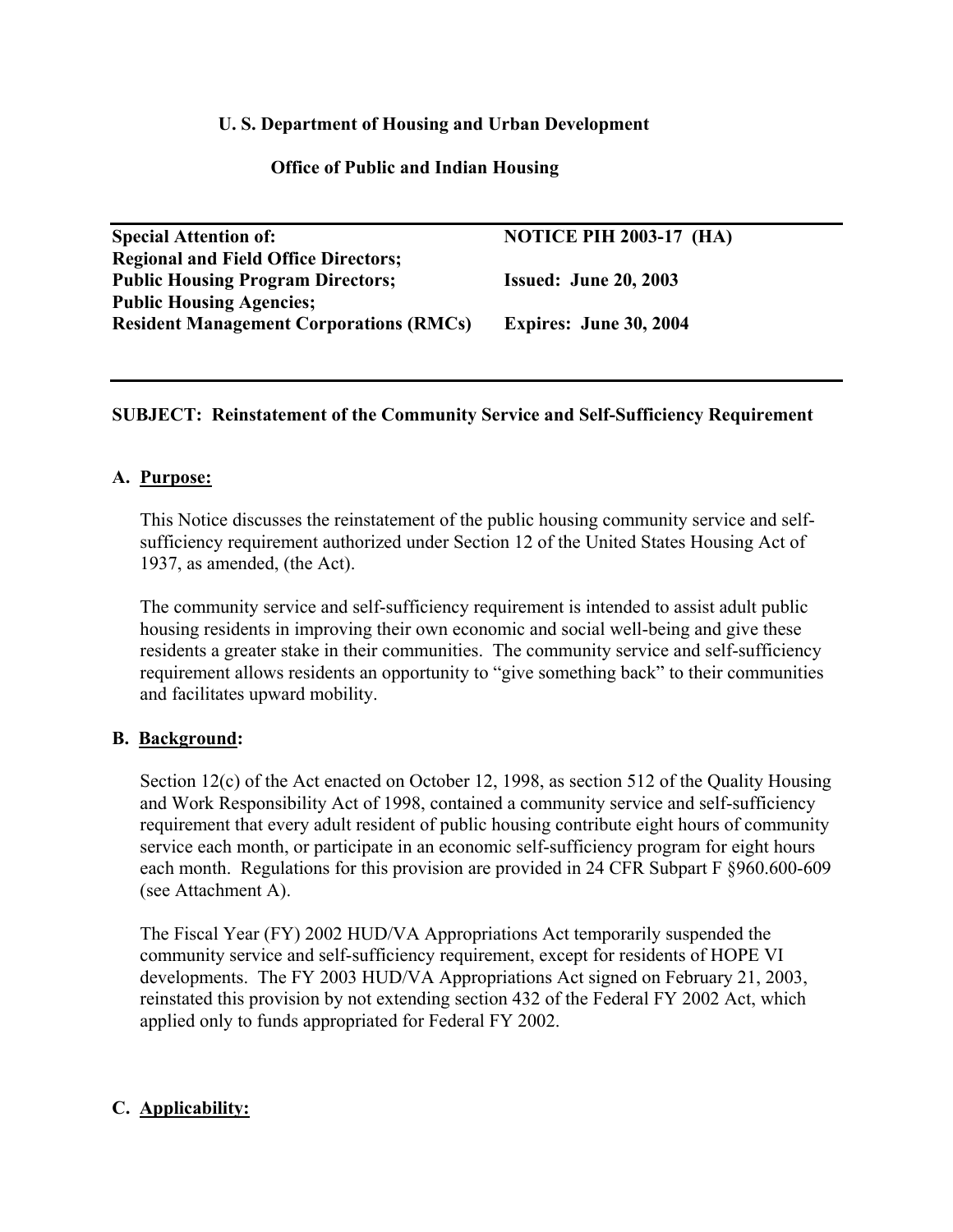The community service and self-sufficiency requirement applies to all adult residents in public housing except for those exempted under Section 12(c) of the Act. This requirement does not apply to Section 8 tenants.

The public housing tenants exempt from the community service and self-sufficiency requirement are those:

- Age 62 years or older.
- Blind or disabled (as defined under 216(i)(1) or 1614 of the Social Security Act  $(42 \text{ U.S.C. } 416(i)(1); 1382c)$  and who certify that because of this disability they are unable to comply with the service provisions; or primary caretakers of such individuals.
- Engaged in work activities as defined in section 407(d) of the Social Security Act  $(42 \text{ U.S.C. } 607(d))$ , specified below:
	- 1. Unsubsidized employment;
	- 2. Subsidized private-sector employment;
	- 3. Subsidized public-sector employment;
	- 4. Work experience (including work associated with the Refurbishing of publicly assisted housing) if sufficient private sector employment is not available;
	- 5. On-the-job-training;
	- 6. Job-search and job-readiness assistance;
	- 7. Community service programs;
	- 8. Vocational educational training (not to exceed 12 months with respect to any individual);
	- 9. Job-skills training directly related to employment;
	- 10. Education directly related to employment in the case of a recipient who has not received a high school diploma or a certificate of high school equivalency;
	- 11. Satisfactory attendance at secondary school or in a course of study leading to a certificate of general equivalence, in the case of a recipient who has not completed secondary school or received such a certificate; and
	- 12. The provision of childcare services to an individual who is participating in a community service program.

Public housing agencies (PHAs) are encouraged to consider 30 hours per week as the minimum number of hours for a work activity exemption as described in Section 407(d) of the Social Security Act, and implementing regulations 45 CFR Section 261.31(a)(1)). See Attachment B. PHAs can use reasonable guidelines in clarifying this statutory list of work activities in coordination with the Temporary Assistance to Needy Families (TANF) agency, as appropriate.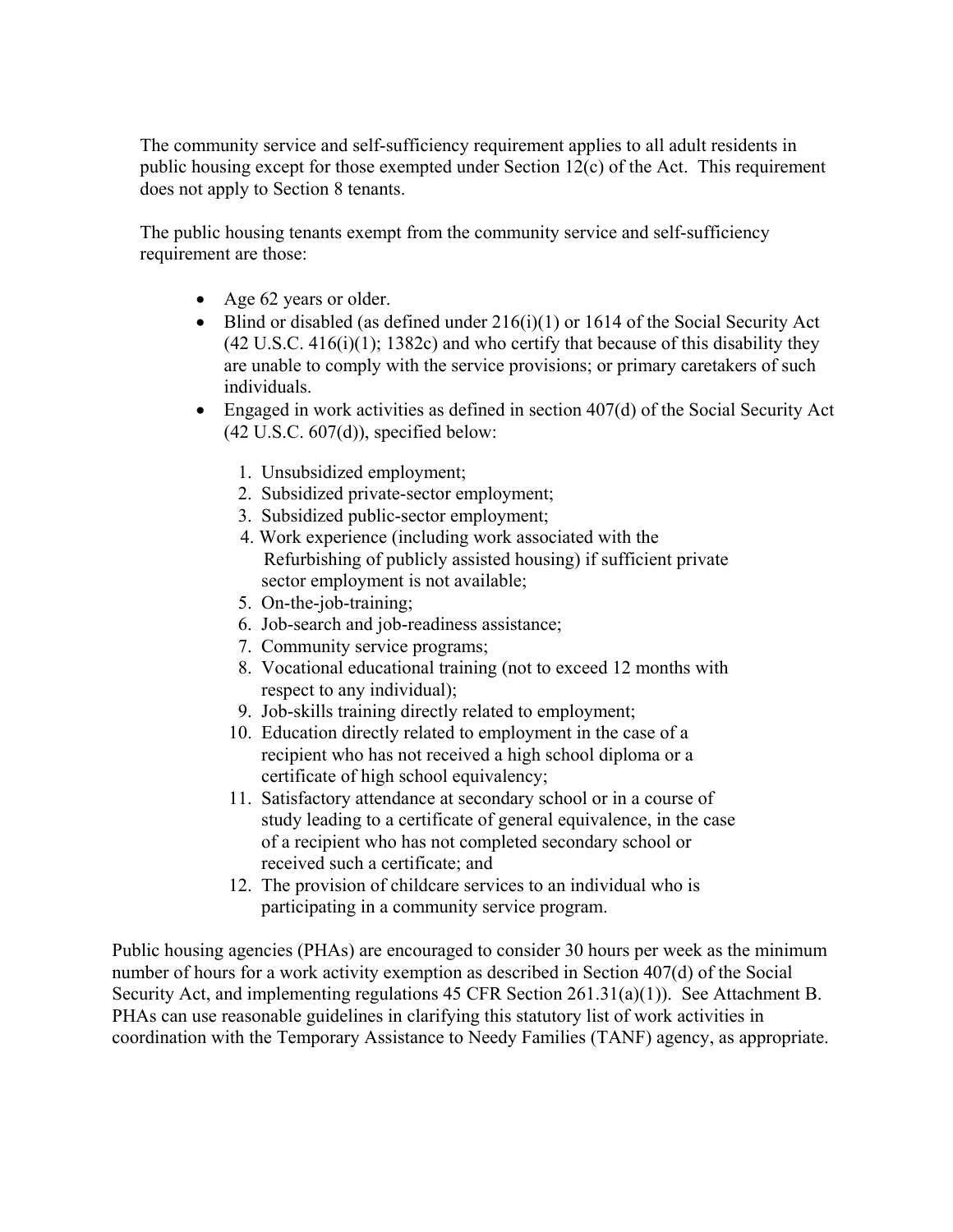- Meet the requirements for being exempt from having to engage in a work activity under the State program funded under part A of title IV of the Social Security Act (42 U.S.C. 601 et seq.) or under any other welfare program of the State in which the PHA is located, including a State-administered welfare-to-work program.
- If a member of a family receiving TANF assistance, benefits, or service under the State program funded under part A of title IV of the Social Security Act (42 U.S.C. 601 *et seq.*); or under any other welfare program of the State in which the PHA is located, including a State administered welfare-to-work program and has not been found by the State or other administering entity to be in non-compliance with such program.

### **D. Noncompliance Requirements (24 CFR §960.605 & §960.607)**

A resident who was delinquent in community service hours under the lease in effect at the time of the suspension will still be obligated to fulfill his/her community service and selfsufficiency requirements for FY 2001, provided that the resident was given notice of noncompliance prior to the expiration of the lease in effect at that time.

A copy of that notice of noncompliance should be included with the written notice to residents about the reinstatement of the community service and self-sufficiency requirement. In order to obtain a lease renewal on the expiration of the current lease, residents must be in compliance both with any delinquent community service requirements and current requirements.

 PHAs must offer the resident the opportunity to enter into written agreement with the PHA to cure the noncompliance with the community service and self-sufficiency requirements either under the current or delinquent lease. This agreement should include:

- The additional number of hours of community service or self-sufficiency work activities needed to make up the required number of hours under the current lease.
- Assurance that all members of the family who are subject to these requirements are in compliance with the requirements.
- Written assurances satisfactory to the PHA that any noncompliant resident no longer resides in the unit.

A PHA must inform residents that they may request a grievance hearing on the PHA's determination of noncompliance in accordance with Part 966, subpart B and that tenant may exercise any available judicial remedy to seek redress from the PHA's nonrenewal of the lease because of such determination.

A PHA must retain reasonable documentation of service requirement performance or exemption in participant files. A PHA must comply with nondiscrimination listed in 24 CFR 5.105(a).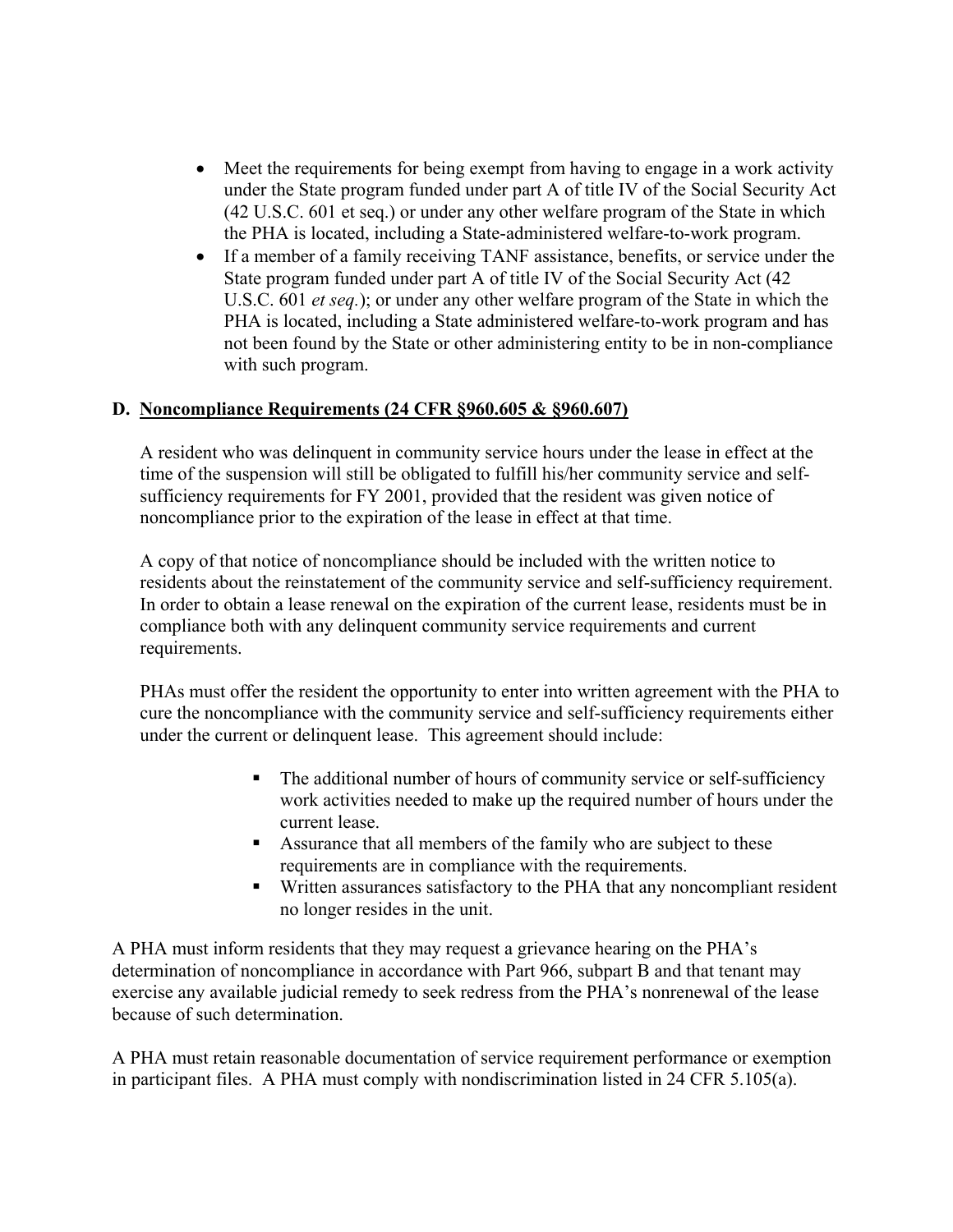# **E. Implementation Deadline:**

In order to comply with Section 12, PHAs need to:

- By Ju1y 31, 2003, provide to all residents written notice about the reinstatement of the community service and self-sufficiency requirement as outlined in 24 CFR §960.605. This notification must alert residents of the requirement, whether or not they are exempt, and what they need to do in order to comply.
- By October 31, 2003, assure that all affected residents are performing their community service or self-sufficiency requirement.

PHAs can implement the community service and self-sufficiency requirement with any funds available for expenditure during FY 2003.

# **F. Relationship to PHA Plan:**

 PHAs do not have to amend already approved FY 2003 Annual Plans or already submitted FY 2003 Annual Plans. However, for such PHAs, the Resident Advisory Board must be informed if there are any significant policy changes to an agency's previous community service and self-sufficiency requirements and next year's Annual Plan submission must contain the required attachment, if applicable.

For the FY 2003 PHA Annual Plan cycle, not yet submitted, PHAs are required to complete Component 12D as part of the PHA Plan submission. Component 12 D requires the PHA to include a description of its community service and self-sufficiency requirement as an attachment to the Annual Plan template. High performing agencies and small PHAs are exempt from completing Component 12 D as part of the streamlined Annual Plan submission, but are still required to implement the community service and self-sufficiency requirement and to have the policy locally available as a supporting document to the Annual Plan.

### **G. Reference Documents:**

- 24 CFR Subpart F §960.601-609 (Attachment A)
- 45 CFR 261.31(a)(i) (Attachment B)
- Community Service and Self-Sufficiency training materials from the "Reforms for the  $21<sup>st</sup>$  Century Conference" can be obtained by calling the Public and Indian Housing Resource Center at 1-800-955-2232.